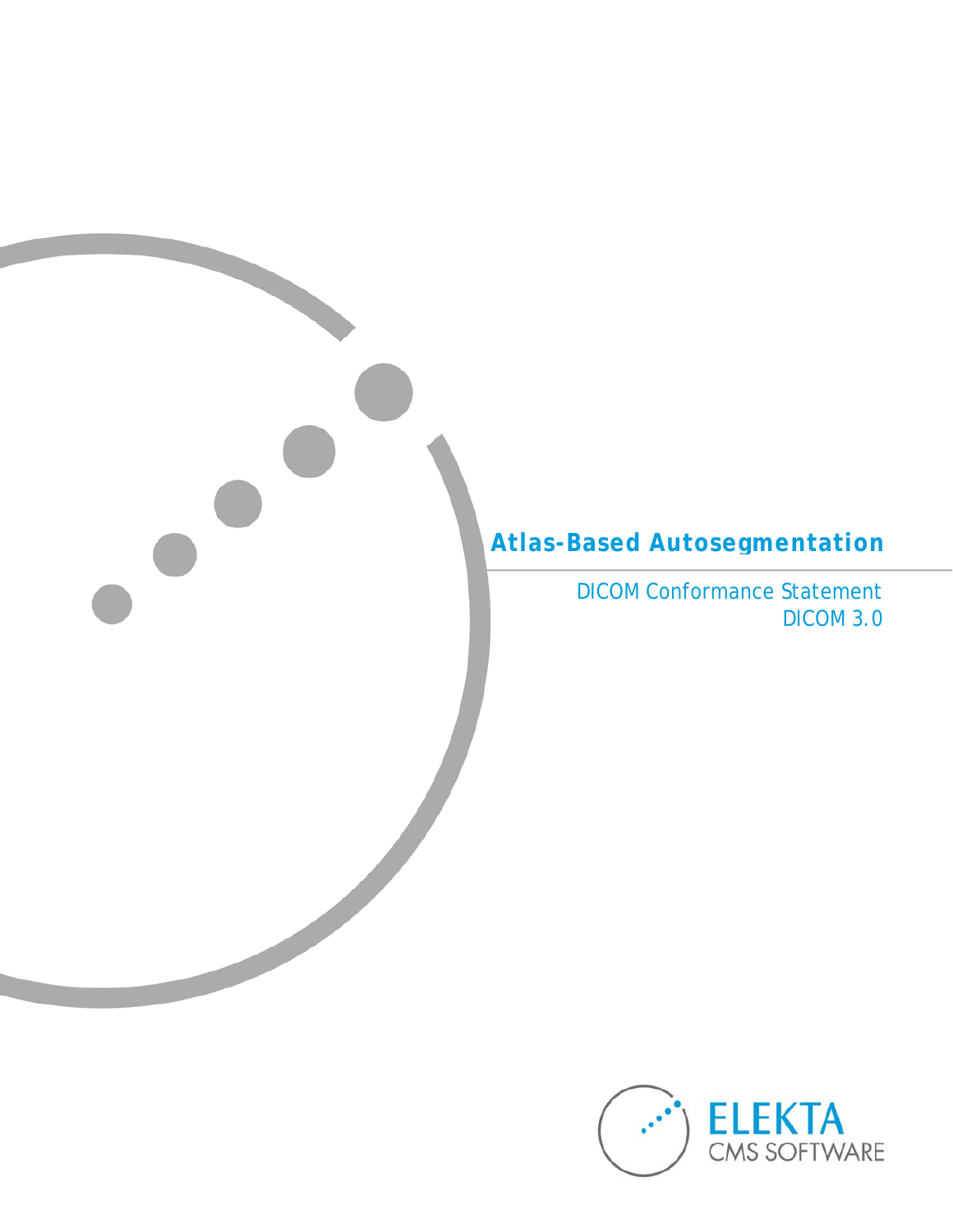#### **Revision History**

| First version.                             |
|--------------------------------------------|
|                                            |
| Update tags for DICOM 3.0; update<br>logos |
|                                            |

### **Trademarks**

All terms mentioned in this manual that are known trademarks, registered trademarks, or service marks have been appropriately labeled as such. Other products, services, or terms that are referred to in this manual may be trademarks, registered trademarks, or service marks of their respective owners. CMS, Inc., makes no claim to these trademarks. Use of a term in this manual should not be regarded as affecting the validity of any trademark, registered trademark, or service mark.

Computerized Medical Systems®, CMS®, and Atlas-Based Autosegmentation are registered trademarks of CMS, Inc.

Windows and XP are registered trademarks of Microsoft Corporation in the United States and/or other countries.

Any performance characteristics given in this manual are for reference only and are not intended as guaranteed specifications. Copyright © 2003-2009 by CMS, Inc. All rights reserved.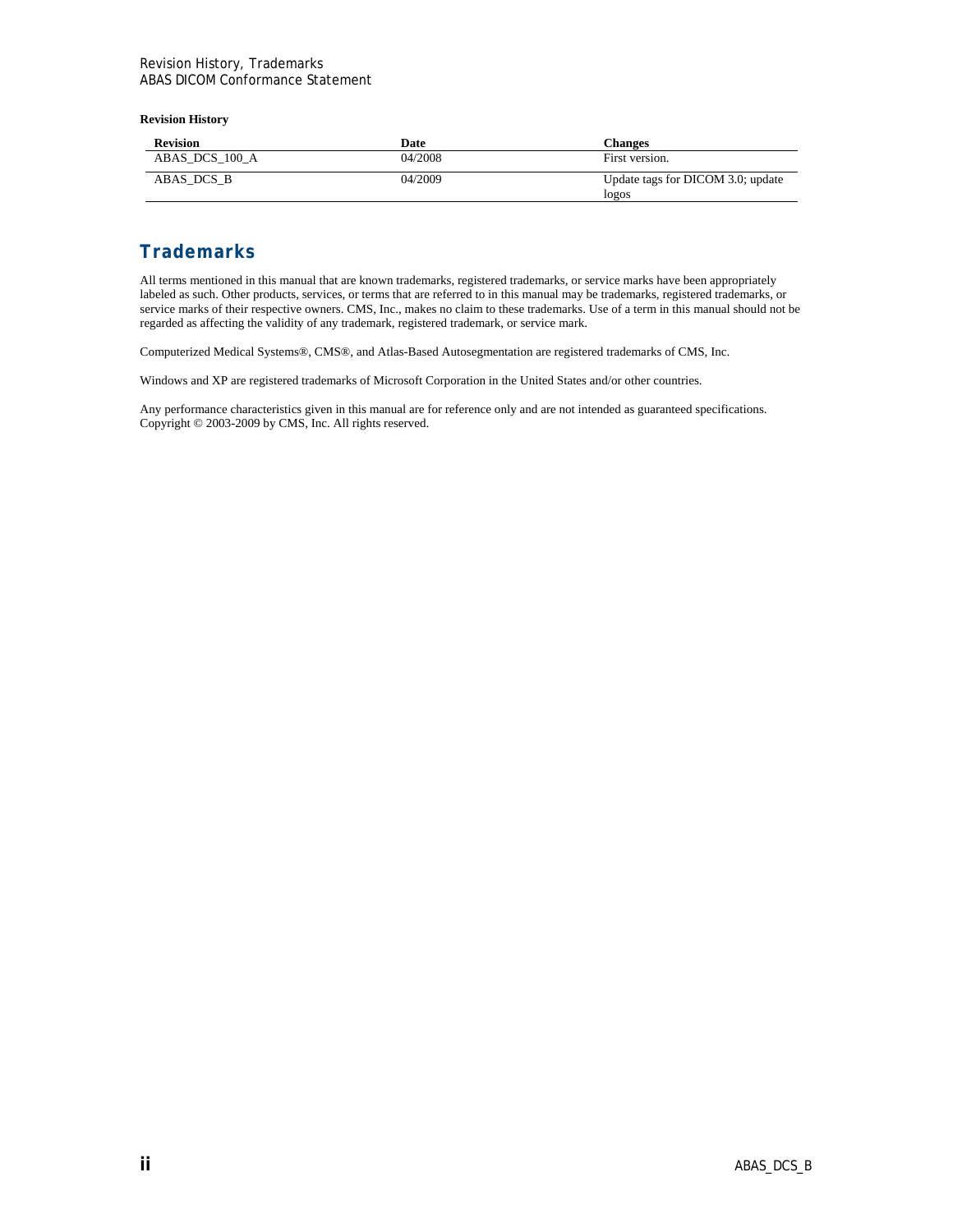# **Table of Contents**

| $\mathcal{P}$ |  |
|---------------|--|
| 3             |  |
| 4             |  |
| 5             |  |
|               |  |
|               |  |
|               |  |
|               |  |
|               |  |
|               |  |
|               |  |
|               |  |
|               |  |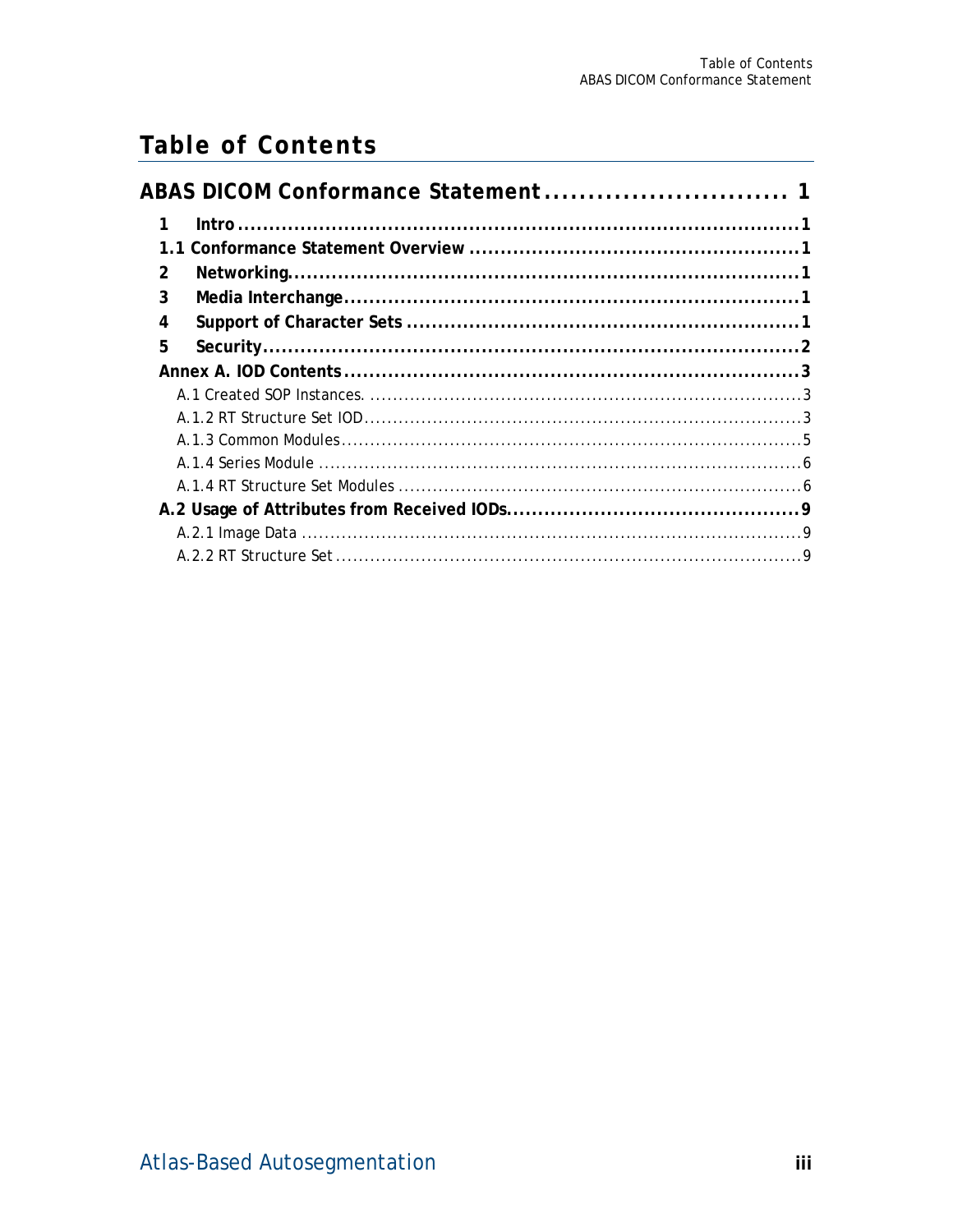# <span id="page-3-0"></span>**ABAS DICOM Conformance Statement**

# **1 Intro**

# **1.1 Conformance Statement Overview**

Atlas-based autosegmentation computes estimates of anatomic boundaries (contours) in a patient CT image series by deformably registering a previously contoured CT image--the atlas--to the patient image. Transforming the deformed atlas contours onto the patient image produces the desired segmentation.

ABAS requires DICOM format CT Image and RT Structure Set files to represent the anatomy, but does not use DICOM services for image and structure set import or export, relying instead on an user interaction to define where the atlas and patient are located in the computer file system. Navigation of the file system to locate the data is done using the tools of the host operating system.

The RT Structure Set file produced by ABAS contains the data objects needed for DICOM PS 3.3 compliance.

ABAS does not use DICOM network query-retrieve, storage, or media services.

# **2 Networking**

ABAS is a single object oriented program with a simple user interface to locate the atlases and patients and to place the output RT Structure Set files. It only uses the file location methods of the local computer operating system.

The program uses the patient and atlas DICOM header information to define the output RT Structure Set objects.

# **3 Media Interchange**

ABAS provides user interaction only with the disk resources of the local host computer. Any transfer of data to media other than the local disks would require the read/write resources of the local host.

ABAS uses no DICOM media servers or resources.

# **4 Support of Character Sets**

ABAS does not support extended character sets.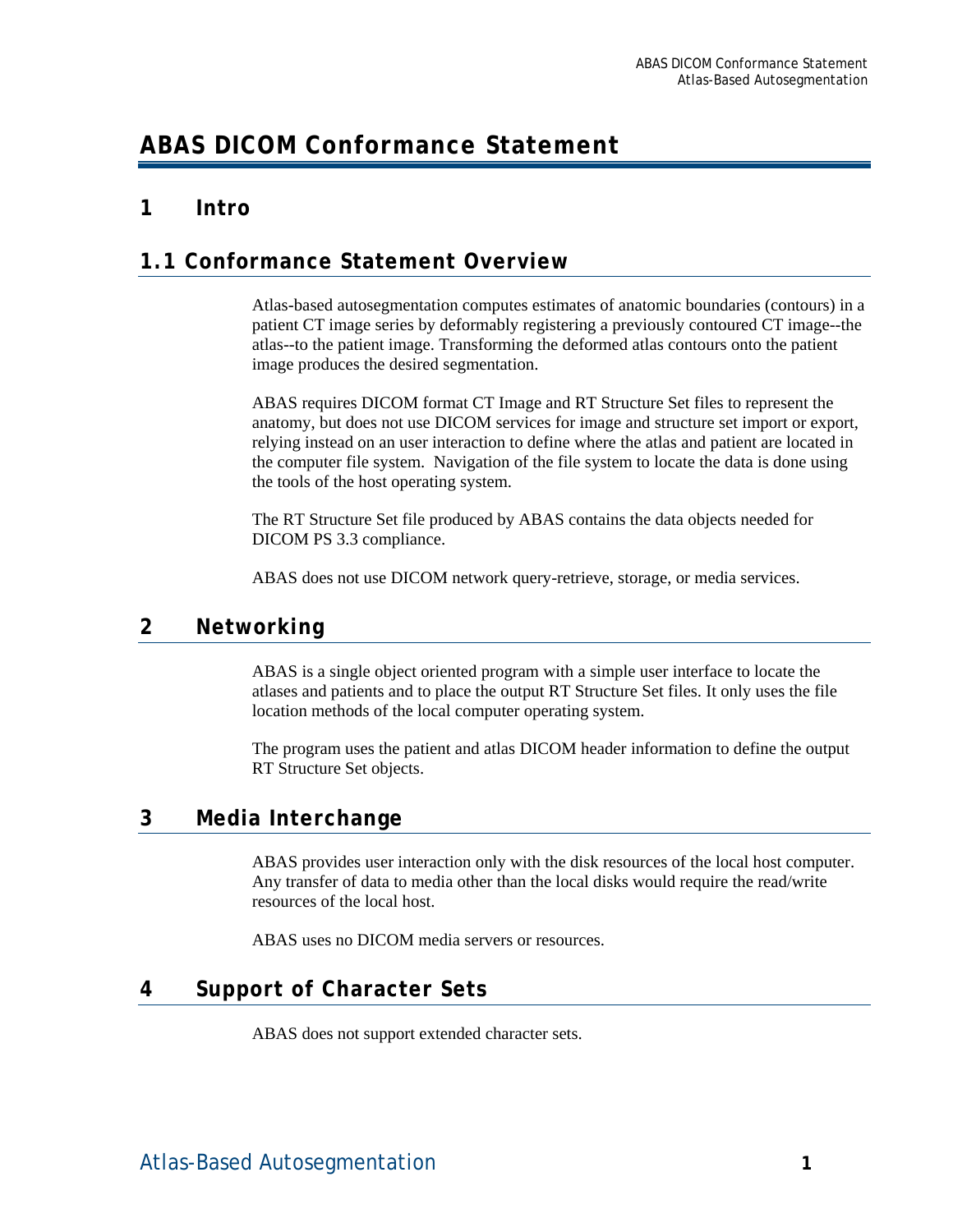# <span id="page-4-0"></span>**5 Security**

No specific DICOM security features are applied within ABAS.

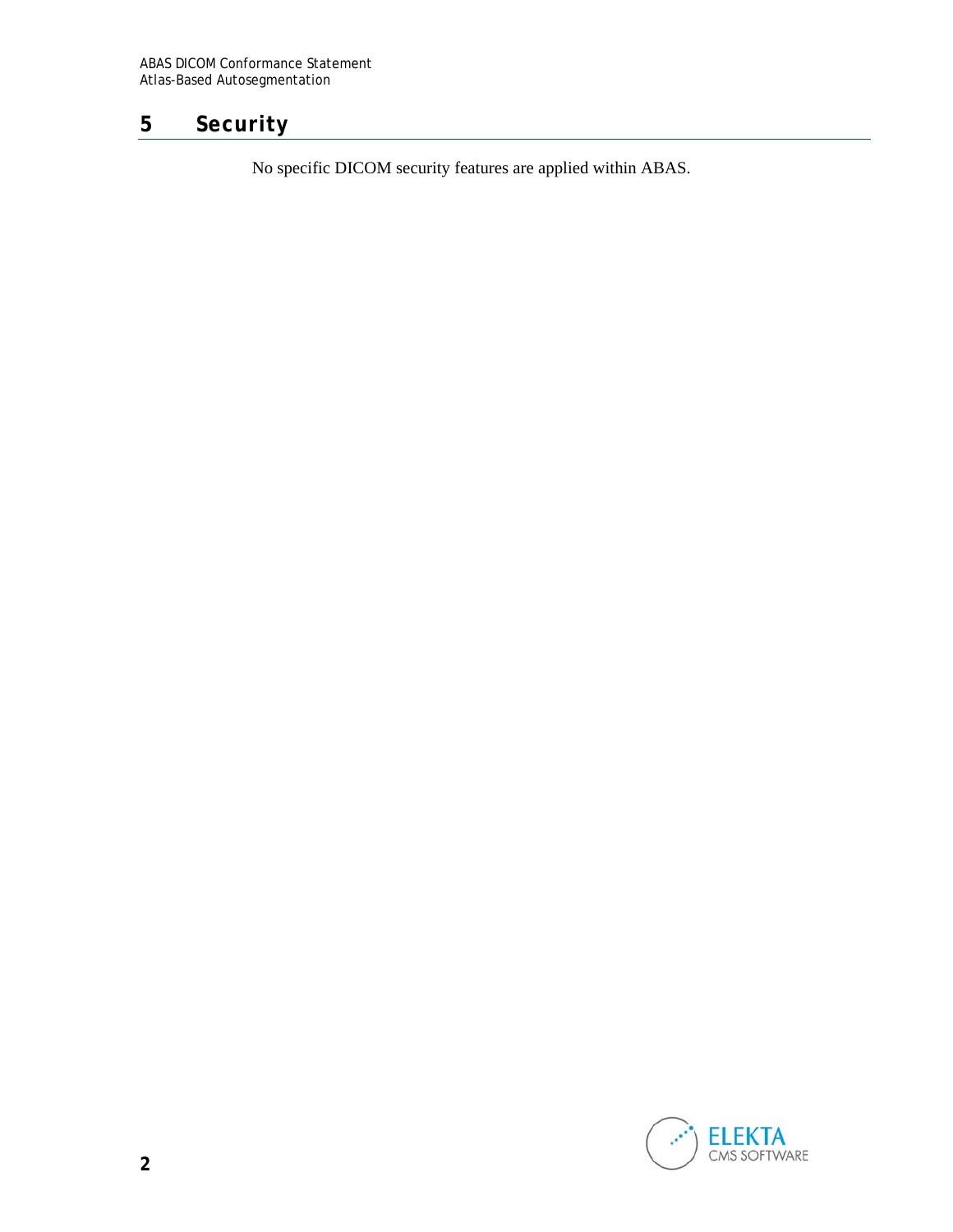# <span id="page-5-0"></span>**Annex A. IOD Contents**

### **A.1 Created SOP Instances.**

The following tables use a number of abbreviations. They are as follows:

#### Value Representations (VR)

| <b>VR Entry</b> | <b>Definition</b>     |
|-----------------|-----------------------|
| $\mathsf{cs}$   | Code String           |
| <b>DA</b>       | Date                  |
| DS              | <b>Decimal String</b> |
| IS              | Integer String        |
| LO              | Long String           |
| <b>OB</b>       | Other Byte String     |
| <b>PN</b>       | Person Name           |
| <b>SH</b>       | <b>Short String</b>   |
| SQ              | Sequence of Items     |
| <b>TM</b>       | Time                  |
| UI              | Unique Identifier     |
| <b>US</b>       | <b>Unsigned Short</b> |

#### Presence Of

| <b>Presence</b><br><b>Entry</b> | <b>Definition</b>                                                               |
|---------------------------------|---------------------------------------------------------------------------------|
| <b>VNAP</b>                     | Value Not Always Present (attribute sent zero length if<br>no value is present) |
| <b>ANAP</b>                     | <b>Attribute Not Always Present</b>                                             |
| <b>ALWAYS</b>                   | <b>Always Present</b>                                                           |
| <b>EMPTY</b>                    | Attribute is sent without a value                                               |

#### Source

| <b>Source</b><br><b>Entry</b> | <b>Definition</b>                                      |
|-------------------------------|--------------------------------------------------------|
| <b>USER</b>                   | the attribute value source is from User input          |
| <b>AUTO</b>                   | the attribute value is generated automatically         |
| <b>CONFIG</b>                 | the attribute value source is a configurable parameter |

NOTE: All dates and times are encoded in the local configured calendar and time.

### **A.1.2 RT Structure Set IOD**

The following tables list the output from the Atlas-Based Autosegmentation product. The RT Structure Set is the only output DICOM information. The output data is located on

# Atlas-Based Autosegmentation **3**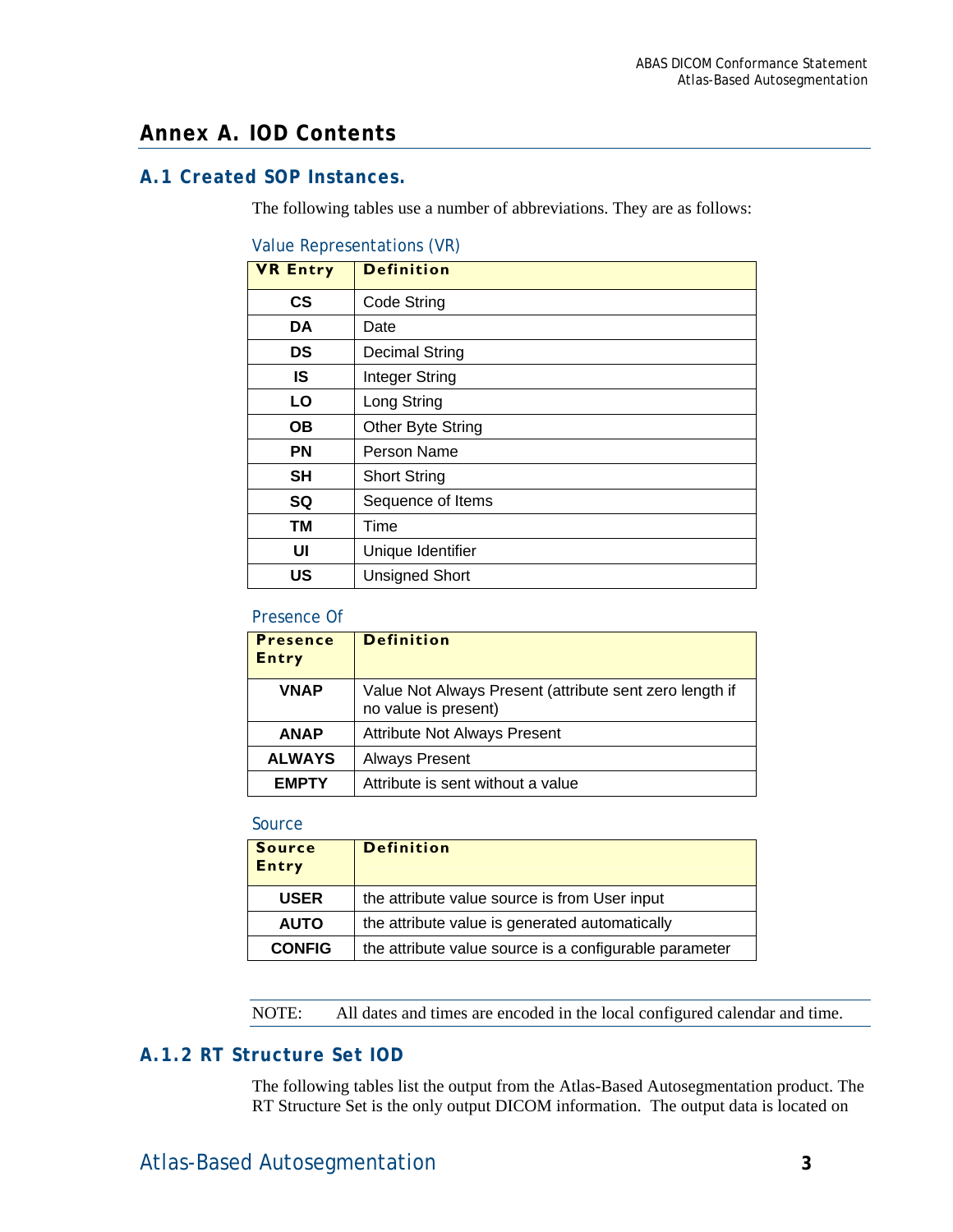the hard drive of the system and contains the meta-header information for storage on media.

| IE.           | <b>Module</b>              | <b>Reference</b> | <b>Usage</b>  |
|---------------|----------------------------|------------------|---------------|
| Patient       | Patient                    | Table A.1.3-1    | <b>ALWAYS</b> |
| Study         | <b>General Study</b>       | Table A.1.3-2    | <b>ALWAYS</b> |
| <b>Series</b> | <b>RT</b> Series           | Table A.1.4-1    | <b>ALWAYS</b> |
| Equipment     | <b>General Equipment</b>   | Table A.1.3-3    | <b>ALWAYS</b> |
| Structure Set | <b>Structure Set</b>       | Table A.1.4-2    | <b>ALWAYS</b> |
|               | <b>ROI Contour</b>         | Table A.1.4-3    | <b>ALWAYS</b> |
|               | <b>RT ROI Observations</b> | Table A.1.4-4    | <b>ALWAYS</b> |
|               | Approval                   | Table A.1.4-5    | <b>ALWAYS</b> |
|               | SOP Common                 | Table A.1.3-4    | <b>ALWAYS</b> |

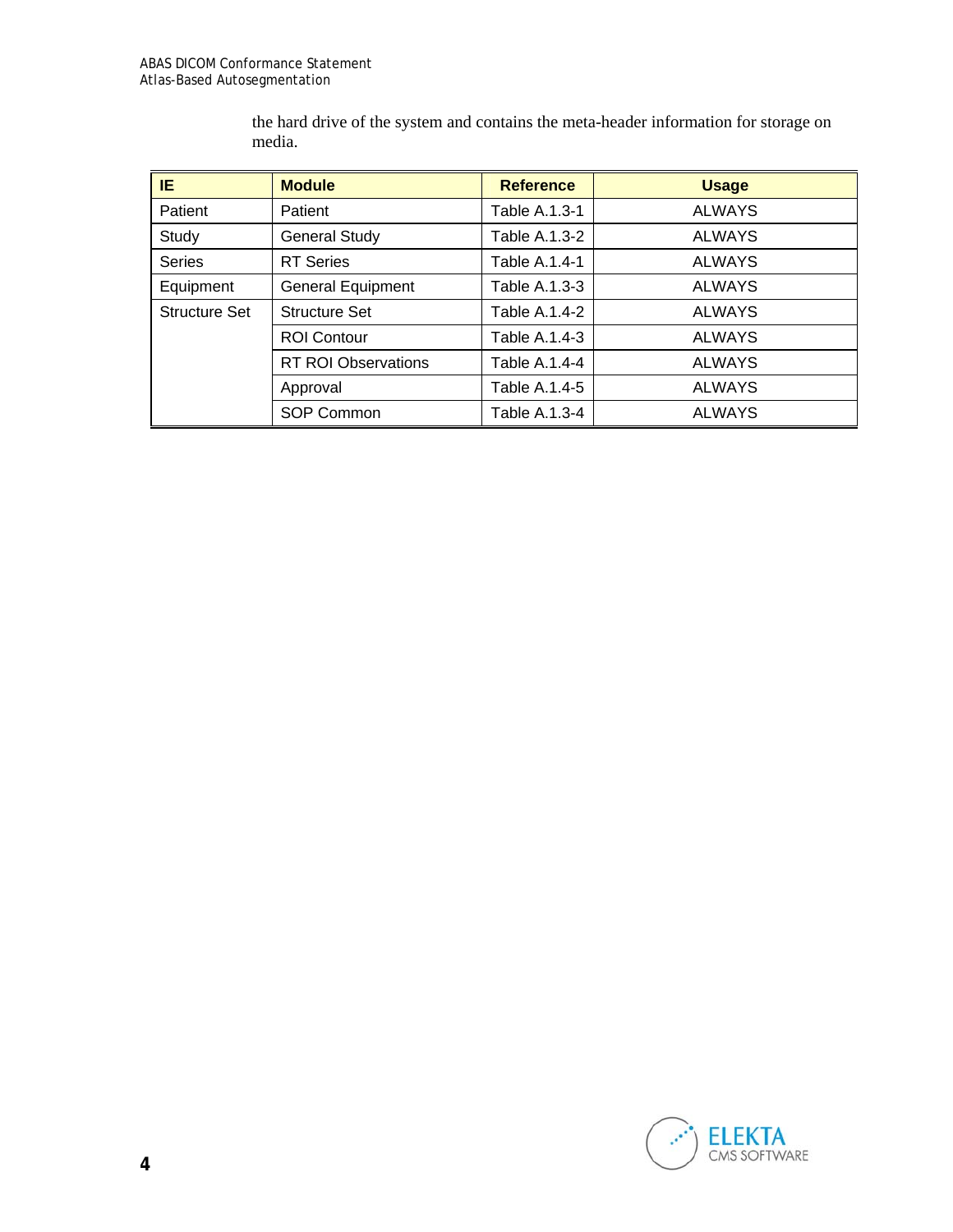# <span id="page-7-0"></span>**A.1.3 Common Modules**

| <b>Attribute Name</b> | Tag          | <b>VR</b>       | Value                                                 | <b>Presence</b><br>of Value | <b>Source</b> |  |  |
|-----------------------|--------------|-----------------|-------------------------------------------------------|-----------------------------|---------------|--|--|
| <b>Patient Name</b>   | (0010, 0010) | <b>PN</b>       | Set to the same<br>value as in the<br>input image set | <b>ALWAYS</b>               | <b>AUTO</b>   |  |  |
| Patient ID            | (0010, 0020) | CS <sub>1</sub> | Set to the same<br>value as in the<br>input image set | <b>ALWAYS</b>               | <b>AUTO</b>   |  |  |
| Patient's Birth Date  | (0010, 0030) | DA              | Set to the same<br>value as in the<br>input image set | <b>ALWAYS</b>               | <b>AUTO</b>   |  |  |
| Patient's Sex         | (0010, 0040) | CS <sub>1</sub> | Set to the same<br>value as in the<br>input image set | <b>ALWAYS</b>               | <b>AUTO</b>   |  |  |

#### **Patient (Table A.1.3-1)**

### **General Study Module (Table A.1.3-2)**

| <b>Attribute Name</b>         | Tag          | <b>VR</b> | Value                                                 | <b>Presence</b><br>of Value | <b>Source</b> |
|-------------------------------|--------------|-----------|-------------------------------------------------------|-----------------------------|---------------|
| Study Instance UID            | (0020, 000D) | UI        | Set to the same<br>value as in the<br>input image set | <b>ALWAYS</b>               | <b>AUTO</b>   |
| <b>Study Date</b>             | (0008, 0020) | DA        | Set to the same<br>value as in the<br>input image set | <b>ALWAYS</b>               | <b>AUTO</b>   |
| <b>Study Time</b>             | (0008, 0030) | <b>TM</b> | Set to the same<br>value as in the<br>input image set | <b>ALWAYS</b>               | <b>AUTO</b>   |
| Referring Physician's<br>Name | (0008, 0090) | <b>PN</b> | Set to the same<br>value as in the<br>input image set | <b>ALWAYS</b>               | <b>AUTO</b>   |
| Study ID                      | (0020, 0010) | <b>SH</b> | Set to the same<br>value as in the<br>input image set | <b>ALWAYS</b>               | <b>AUTO</b>   |
| <b>Accession Number</b>       | (0008, 0050) | <b>SH</b> | Set to the same<br>value as in the<br>input image set | <b>ALWAYS</b>               | <b>AUTO</b>   |

### **General Equipment Module (Table A.1.3-3)**

| <b>Attribute Name</b>   | Tag          | <b>VR</b> | Value       | <b>Presence</b><br>of Value | <b>Source</b> |
|-------------------------|--------------|-----------|-------------|-----------------------------|---------------|
| Manufacturer            | (0008, 0070) | LO        | "CMS, Inc." | <b>ALWAYS</b>               | <b>AUTO</b>   |
| <b>Institution Name</b> | (0008, 0080) | LO        | <b>NULL</b> | <b>EMPTY</b>                | <b>AUTO</b>   |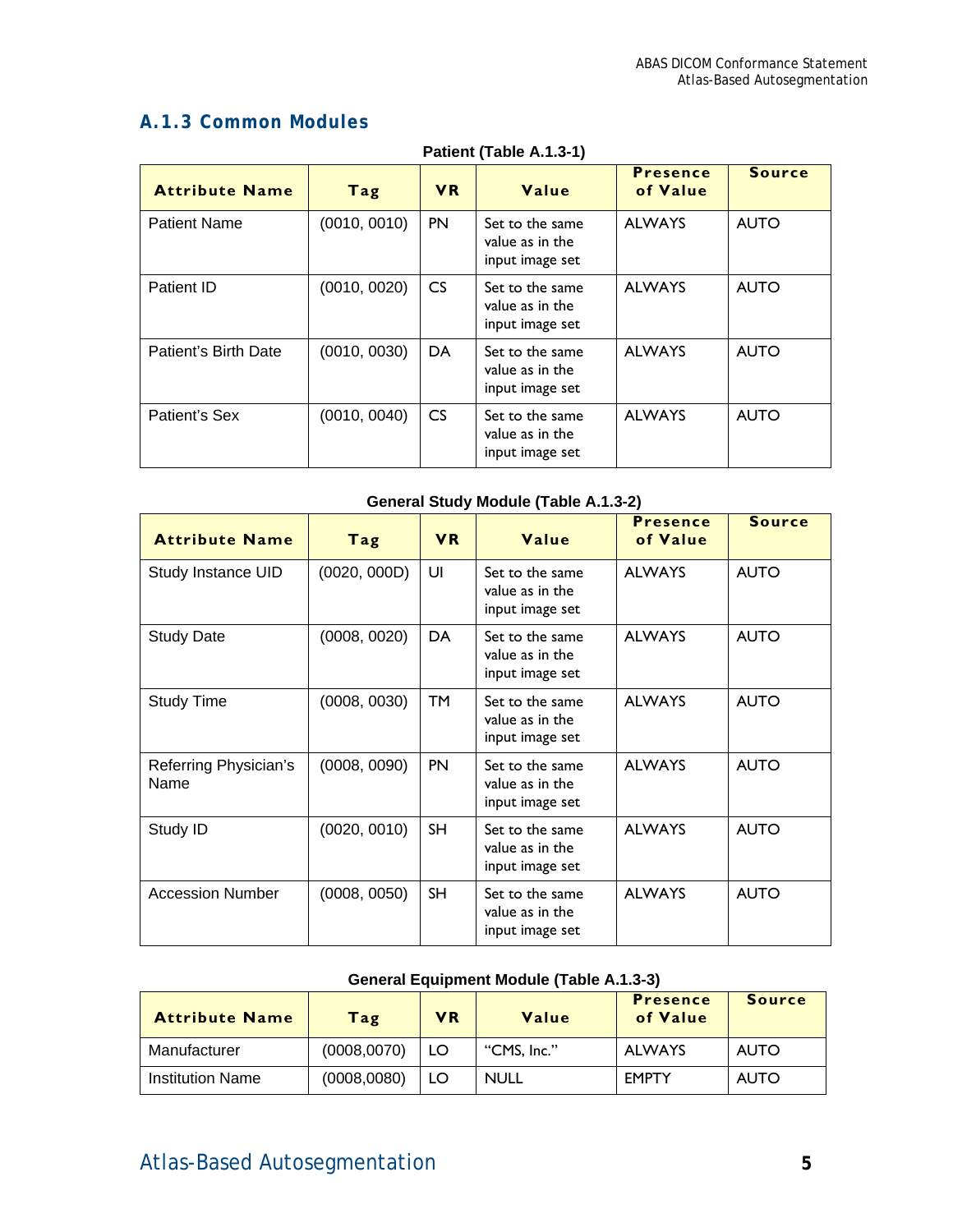<span id="page-8-0"></span>

| Manufacturer's Model<br>Name | (0008, 1090) | ' LO | "Atlas-Based<br>Autosegmentation" | <b>ALWAYS</b> | <b>AUTO</b> |
|------------------------------|--------------|------|-----------------------------------|---------------|-------------|
| Software Version(s)          | (0018, 1020) | LO.  | Current release<br>number         | <b>ALWAYS</b> | <b>AUTO</b> |

| <b>Attribute Name</b> | Tag          | <b>VR</b> | Value                                         | <b>Presence</b><br>of Value | <b>Source</b> |
|-----------------------|--------------|-----------|-----------------------------------------------|-----------------------------|---------------|
| SOP Class UID         | (0008,0016)  | UI        | $^{\circ}$ 1.2.840.10008.5.1.<br>4.1.1.481.3" | <b>ALWAYS</b>               | <b>AUTO</b>   |
| SOP Instance UID      | (0008, 0018) | UI        | Automatically<br>Generated                    | <b>ALWAYS</b>               | <b>AUTO</b>   |

# **A.1.4 Series Module**

### **RT Series Module (Table A.1.4-1)**

| <b>Attribute Name</b> | Tag          | <b>VR</b> | Value                      | <b>Presence</b><br>of Value | <b>Source</b> |
|-----------------------|--------------|-----------|----------------------------|-----------------------------|---------------|
| Modality              | (0008, 0060) | CS        | "RTSTRUCT"                 | <b>ALWAYS</b>               | <b>AUTO</b>   |
| Series Instance UID   | (0020, 000E) | UI        | Automatically<br>Generated | <b>ALWAYS</b>               | <b>AUTO</b>   |
| <b>Series Number</b>  | (0020, 0011) | IS        | <b>NULL</b>                | <b>EMPTY</b>                | <b>AUTO</b>   |

# **A.1.4 RT Structure Set Modules**

### **Structure Set Module (Table A.1.4-2)**

| <b>Attribute Name</b>     | Tag          | <b>VR</b> | Value                                                                                                  | <b>Presence</b><br>of Value | <b>Source</b> |
|---------------------------|--------------|-----------|--------------------------------------------------------------------------------------------------------|-----------------------------|---------------|
| Structure Set Label       | (3006, 0002) | CS        | Automatically<br>Generated of the<br>form<br>xxxxx_yyy_RTS_z<br>where                                  | <b>ALWAYS</b>               | <b>AUTO</b>   |
|                           |              |           | $xxxx = first 5$<br>characters of the<br>atlas<br>$yyy = first 3$<br>characters of the<br>patient name |                             |               |
|                           |              |           | $z =$ optional<br>sequential number<br>for multiple files of<br>the same name                          |                             |               |
| <b>Structure Set Date</b> | (3006, 0008) | DA        |                                                                                                        | <b>ALWAYS</b>               | <b>AUTO</b>   |

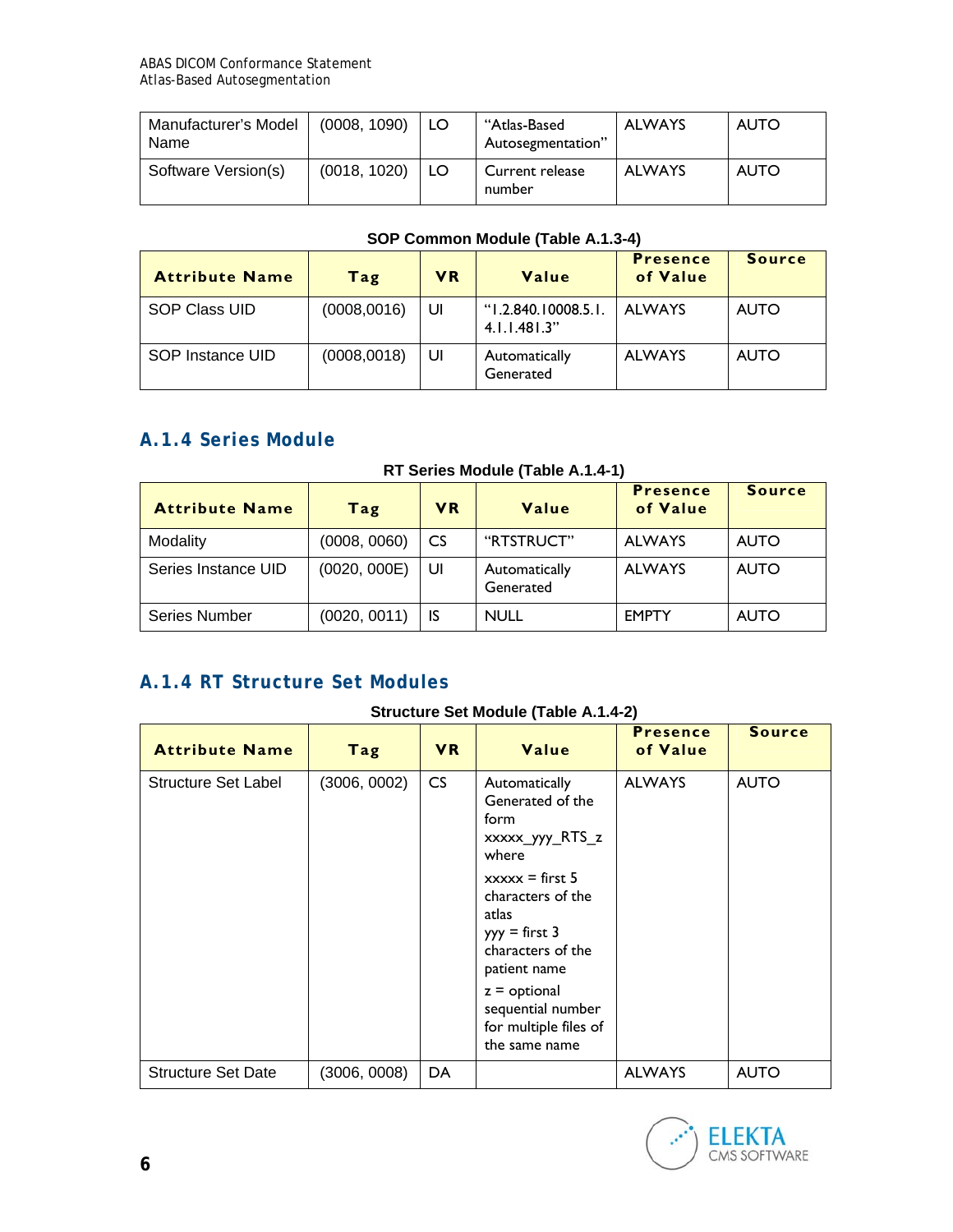| <b>Structure Set Time</b>                 | (3006, 0009) | <b>TM</b> |                                                                                  | <b>ALWAYS</b> | <b>AUTO</b> |
|-------------------------------------------|--------------|-----------|----------------------------------------------------------------------------------|---------------|-------------|
| Referenced Frame of<br>Reference Sequence | (3006, 0010) | SQ        |                                                                                  | <b>ALWAYS</b> | <b>AUTO</b> |
| >Frame of Reference<br><b>UID</b>         | (0020, 0052) | UI        | Set to the value of<br>the image data                                            | <b>ALWAYS</b> | <b>AUTO</b> |
| >RT Referenced<br><b>Study Sequence</b>   | (3006, 0012) | SQ        |                                                                                  | <b>ALWAYS</b> | <b>AUTO</b> |
| >>Referenced SOP<br><b>Class</b>          | (0008, 1150) | UI        | "1.2.840.10008.5.1.<br>4.1.1.2"                                                  | <b>ALWAYS</b> | <b>AUTO</b> |
| >>Referenced SOP<br><b>Instance UID</b>   | (0008, 1155) | UI        | Set to the value of<br>the image data                                            | <b>ALWAYS</b> | <b>AUTO</b> |
| >>RT Referenced<br>Series Sequence        | (3006, 0014) | SO        |                                                                                  | <b>ALWAYS</b> | <b>AUTO</b> |
| >>>Series Instance<br><b>UID</b>          | (0020, 000E) | UI        | Set to the value of<br>the image data                                            | <b>ALWAYS</b> | <b>AUTO</b> |
| >>>Contour Image<br>Sequence              | (3006, 0016) | SQ        |                                                                                  | <b>ALWAYS</b> | <b>AUTO</b> |
| Structure Set ROI<br>Sequence             | (3006, 0020) | SQ        |                                                                                  | <b>ALWAYS</b> | <b>AUTO</b> |
| >ROI Number                               | (3006, 0022) |           | Set to the same<br>value for this<br>structure as in the<br>atlas structure set. | <b>ALWAYS</b> | <b>AUTO</b> |
| >Referenced Frame<br>of Reference         | (3006, 0024) | SQ        |                                                                                  | <b>ALWAYS</b> | <b>AUTO</b> |
| >ROI Name                                 | (3006, 0026) | LO        | Set to the same<br>value for this<br>structure as in the<br>atlas structure set. | <b>ALWAYS</b> | <b>AUTO</b> |
| >ROI Generation<br>Algorithm              | (3006, 0036) | CS        | "AUTOMATIC"                                                                      | <b>ALWAYS</b> | <b>AUTO</b> |

### **ROI Contour Module (Table A.1.4-3)**

| <b>Attribute Name</b>          | Tag          | <b>VR</b> | Value                                                                            | <b>Presence</b><br>of Value | <b>Source</b> |
|--------------------------------|--------------|-----------|----------------------------------------------------------------------------------|-----------------------------|---------------|
| <b>ROI Contour</b><br>Sequence | (3006, 0039) | SQ        |                                                                                  | <b>ALWAYS</b>               | <b>AUTO</b>   |
| >Referenced ROI<br>Number      | (3006, 0084) | IS        |                                                                                  | <b>ALWAYS</b>               | <b>AUTO</b>   |
| >ROI Display Color             | (3006, 002A) | IS        | Set to the same<br>value for this<br>structure as in the<br>atlas structure set. | <b>ALWAYS</b>               | <b>AUTO</b>   |
| >Contour Sequence              | (3006, 0040) | SQ        |                                                                                  | <b>ALWAYS</b>               | <b>AUTO</b>   |
| >>Contour Geometric            | (3006, 0042) | <b>CS</b> | "CLOSED PLANA                                                                    | <b>ALWAYS</b>               | <b>AUTO</b>   |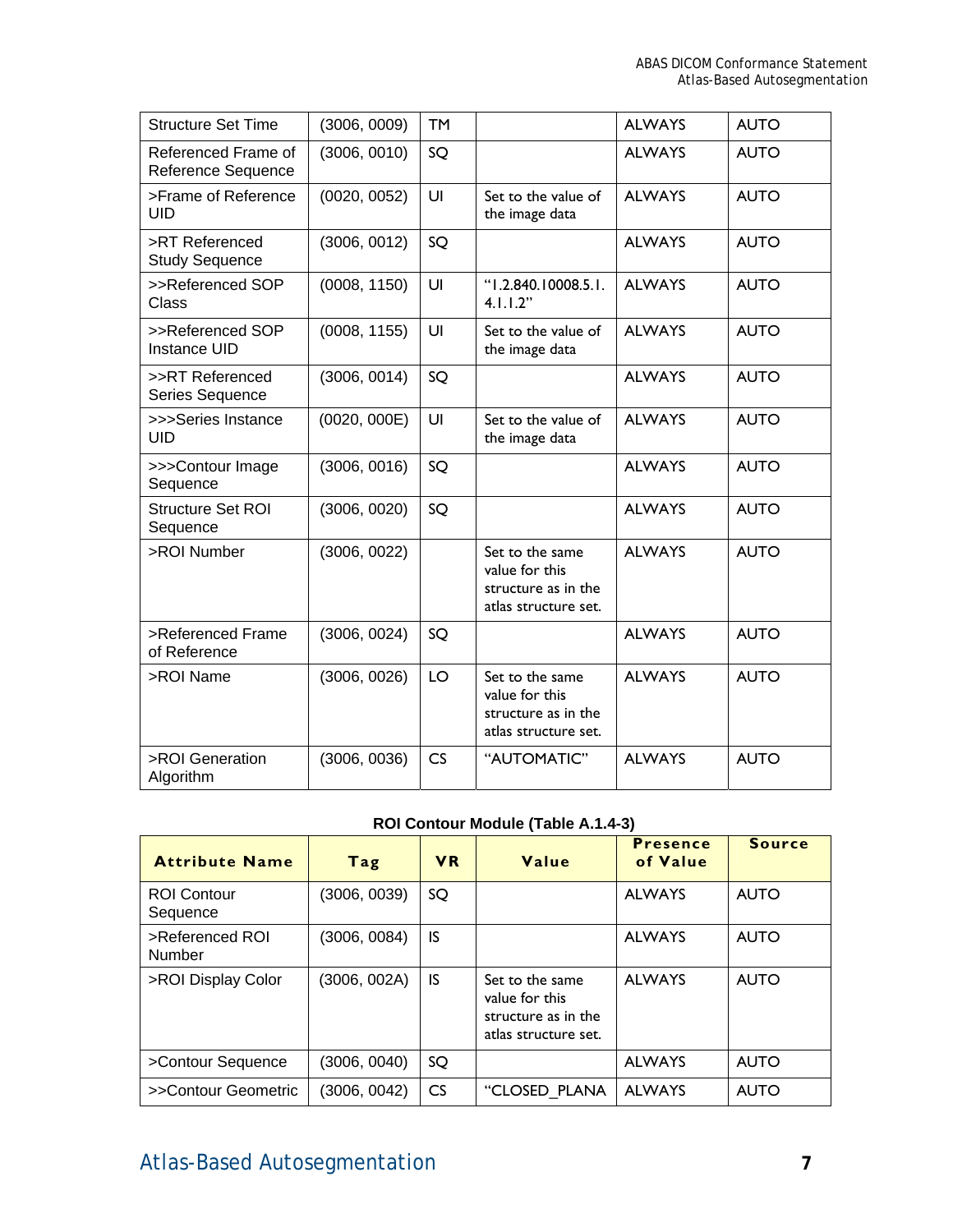| Tvpe                          |              |           | R" or "POINT". |               |             |
|-------------------------------|--------------|-----------|----------------|---------------|-------------|
| >>Number of Contour<br>Points | (3006, 0046) |           |                | <b>ALWAYS</b> | <b>AUTO</b> |
| >>Contour Data                | (3006, 0050) | <b>DS</b> |                | <b>ALWAYS</b> | <b>AUTO</b> |

# **RT ROI Observations Module (Table A.1.4-4)**

| <b>Attribute Name</b>              | Tag          | <b>VR</b>                                                                     | Value                                                                                                                                      | <b>Presence</b><br>of Value | <b>Source</b> |
|------------------------------------|--------------|-------------------------------------------------------------------------------|--------------------------------------------------------------------------------------------------------------------------------------------|-----------------------------|---------------|
| <b>RT ROI Observations</b>         | (3006, 0080) | SQ<br>One or more<br>items. One item<br>for each ROI in the<br>structure set. |                                                                                                                                            | <b>ALWAYS</b>               | <b>AUTO</b>   |
| >Observation<br>Number             | (3006, 0082) | SQ                                                                            | Unique for each<br>observation                                                                                                             | <b>ALWAYS</b>               | <b>AUTO</b>   |
| >Referenced ROI<br>Number          | (3006, 0084) | IS                                                                            | Set to one of the<br><b>ROI Number</b><br>(3006, 0022) values<br>specified in the<br><b>Structure Set ROI</b><br>Sequence (3006,<br>0020). | <b>ALWAYS</b>               | <b>AUTO</b>   |
| >RT ROI Interpreted<br><b>Type</b> | (3006, 00A4) | CS                                                                            | <b>NULL</b>                                                                                                                                | <b>EMPTY</b>                | <b>AUTO</b>   |
| >ROI Interpreter                   | (3006,00A6)  | <b>PN</b>                                                                     | <b>NULL</b>                                                                                                                                | <b>EMPTY</b>                | <b>AUTO</b>   |

# **Approval Module (Table A.1.4-5)**

| <b>Attribute Name</b>  | Tag          | <b>VR</b> | Value        | <b>Presence</b><br>of Value | <b>Source</b> |
|------------------------|--------------|-----------|--------------|-----------------------------|---------------|
| <b>Approval Status</b> | (300E, 0002) |           | "UNAPPROVED" | <b>ALWAYS</b>               | <b>AUTO</b>   |